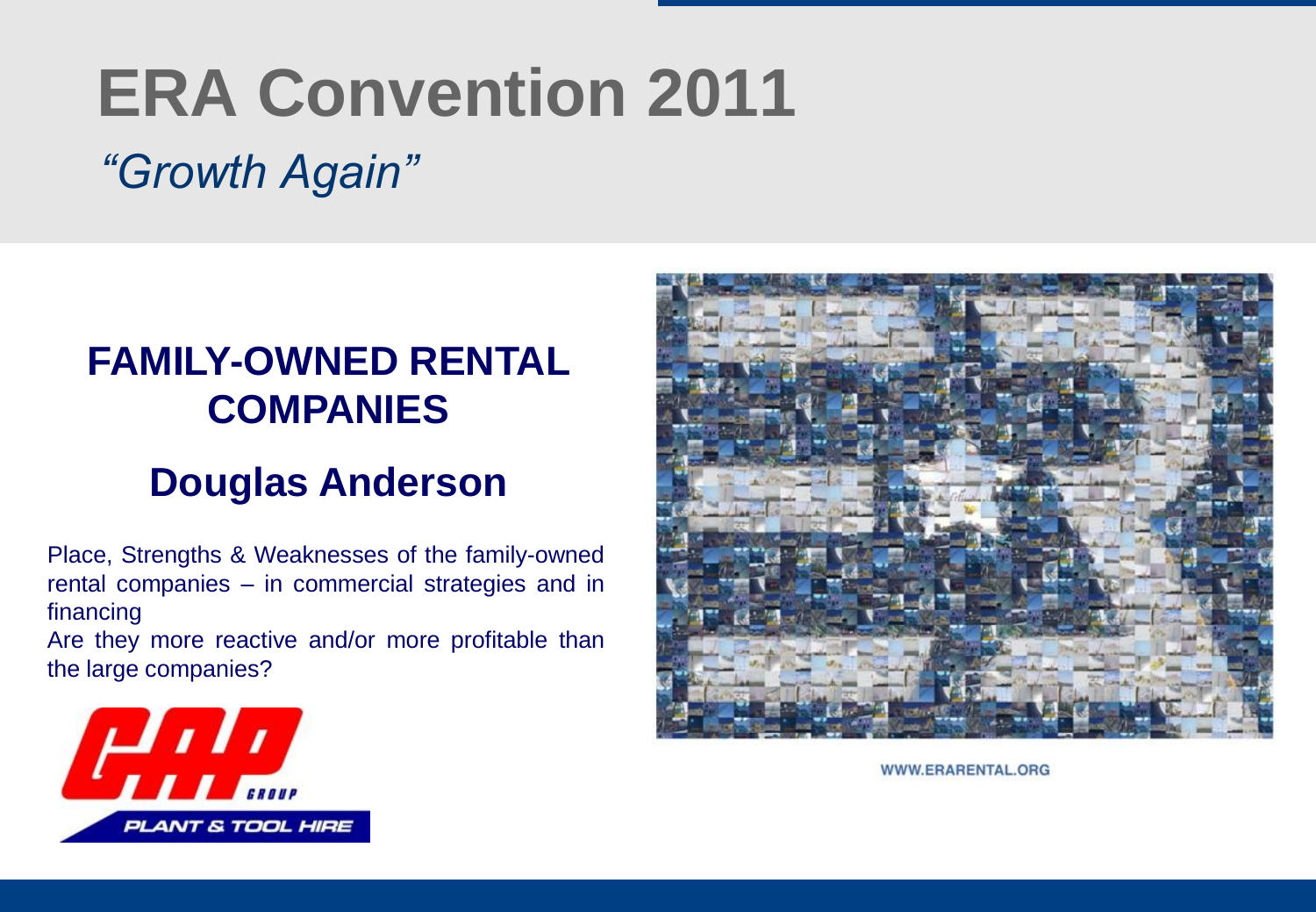

# **GAP Group Overview**

- Established in 1969 in Glasgow by Gordon Anderson
- Douglas and Iain Anderson now oversee all operations
- 100% Family owned
- No outside shareholders
- 17% average year on year growth for over 20 years





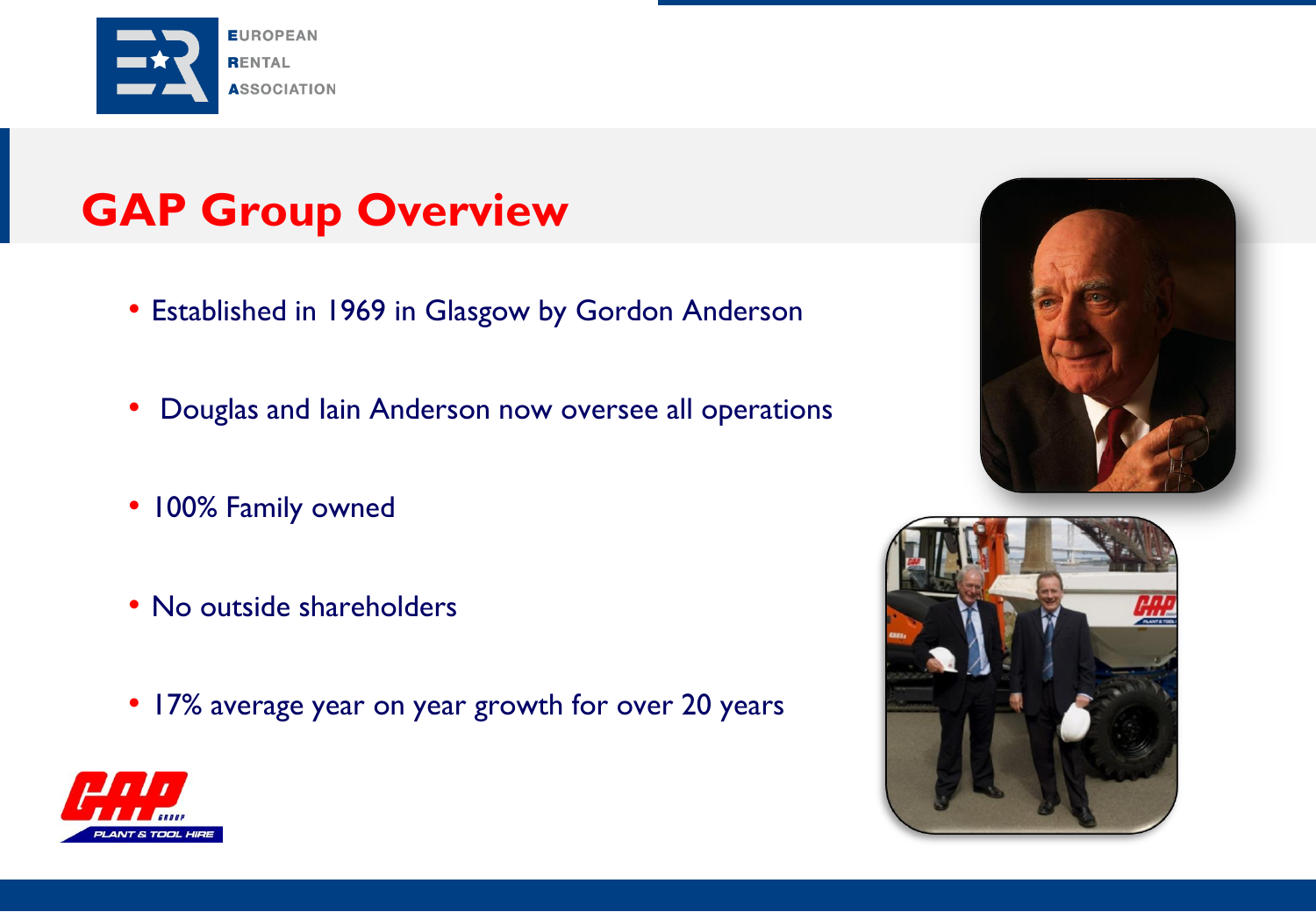

## **Strengths of family owned Rental Companies**

- Rapid decision making process as owners have day to day involvement
- Certainty and control of future destination
- No shareholder pressure
- Decision makers are visible to all staff
- Ability to reinvest in new equipment at greater percentages than public companies





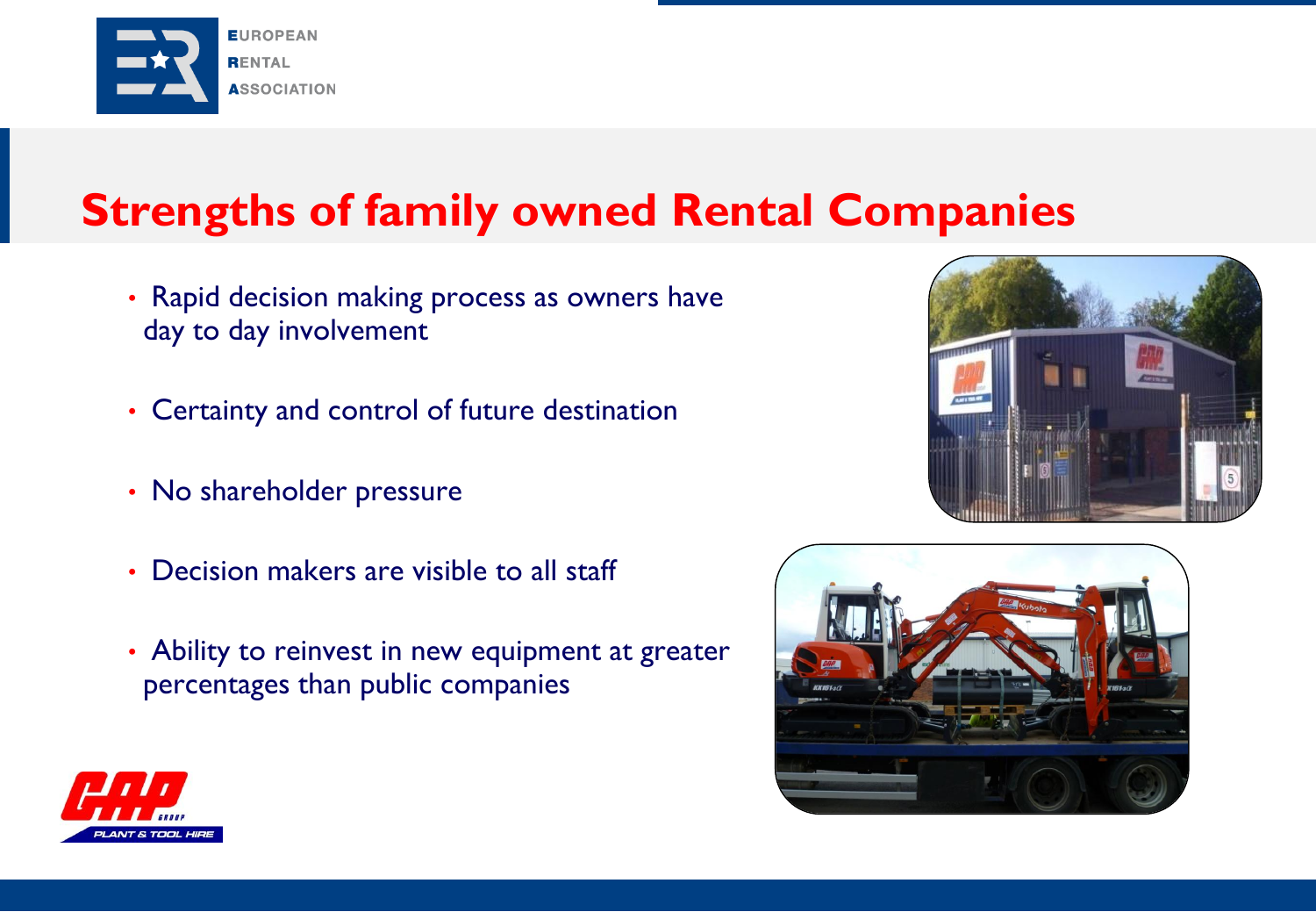

# **The GAP Standard**

Value for money Peace of mind Exceptional Service

Achieved by GAP's 3 P's People Plant Premises

= "Can Do" attitude







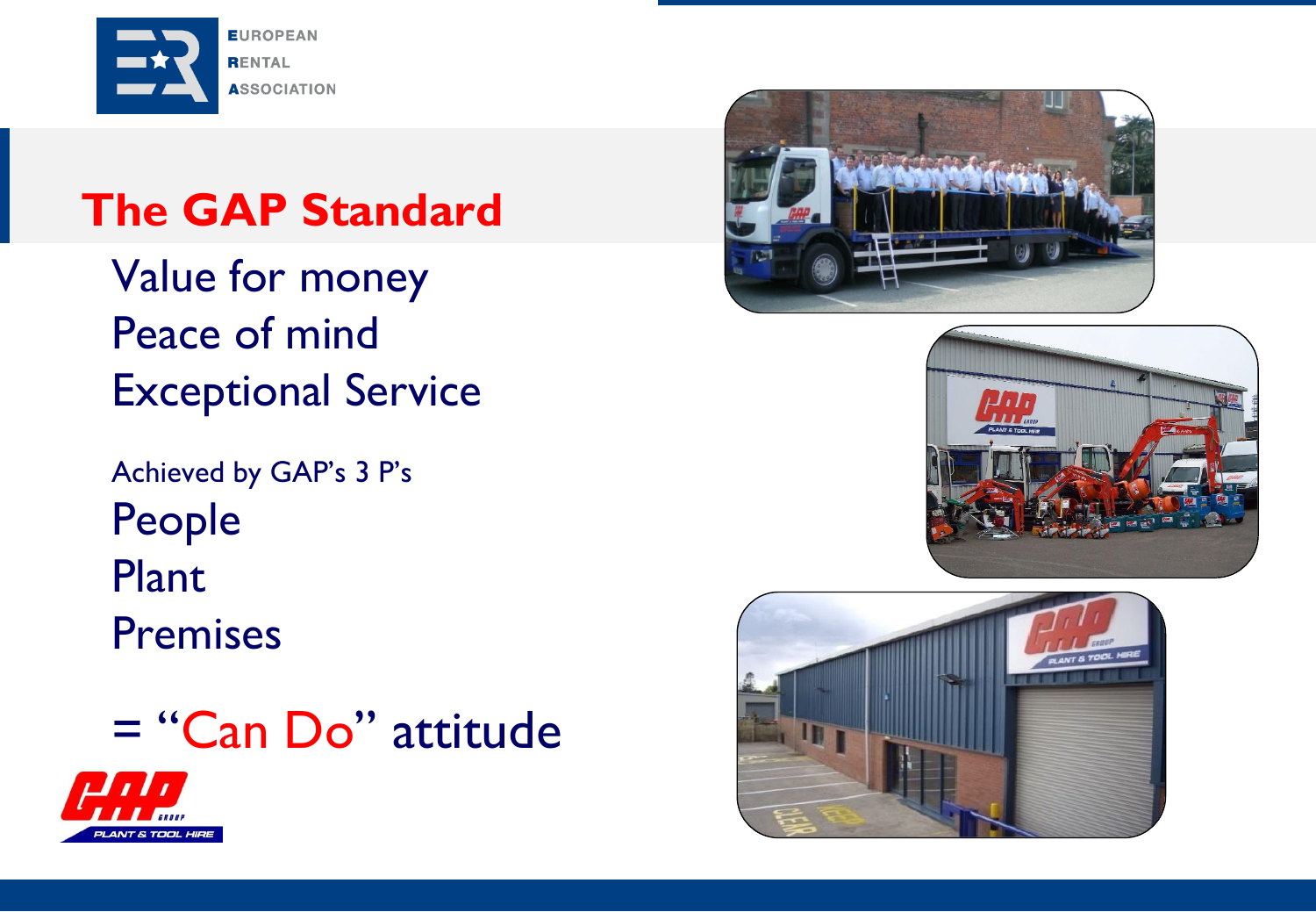

# **Weaknesses of family owned Rental Companies**

- Raising capital
- Slower growth and fewer acquisitions
- Customers have access to owners thus can bypass Management
- Succession issues